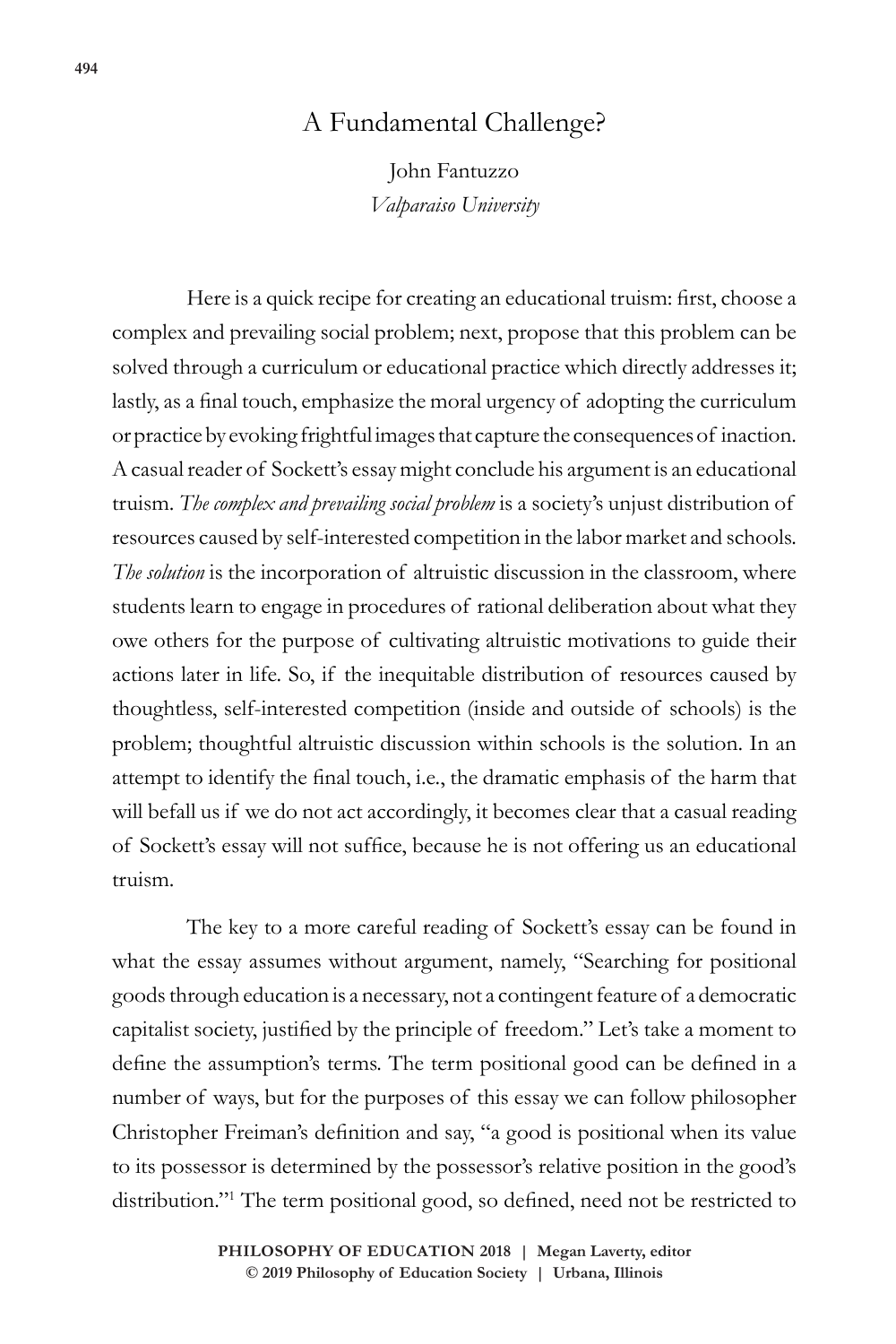one kind of pursuit. A person might seek to become the top knitter (in relation to others in the knitting circle), or, to quote Martin Luther King's sermon, be recognized by others as a "drum major for justice." I take it that Sockett's use of "positional goods" is mainly confined to competition in the labor market for prestigious and lucrative positions and the antecedent competitions occurring within schools which sort and screen students for "real world" competitions. What is meant by the principle of freedom in this context? I understand it as follows: If, in a democratic capitalist society, A restricted B from educational/ economic competition, or never exposed B to its necessity, it would be a violation of this B's liberty, both in the sense of B's negative liberty to compete on a level playing field, without interference, and B's positive liberty to become a successful competitor. So, according to the assumption grounding Sockett's argument for altruism in schools, the principle of freedom provides moral justification for the necessity of self-interested educational/economic competition in our current social order.

This assumption means Sockett is not advancing an educational truism. He is not simply prescribing the opposite of the problem (say, altruism as an antidote for egoism), because he understands the problem to be necessary and morally justifiable: " … the *fundamental challenge* for the educator," as he writes, "is to accept the legitimacy of student and parent motivation for positional goods but simultaneously bring strong social benefits within the educator's intentions and outcomes." Given Sockett's accommodation of the problem, there need not be ominous remarks about what will happen if altruistic deliberation does not occur. The problem is not all that bad, and the solution is not so dissimilar from the problem. Although Sockett claims later that, "Altruism directly contrasts with the individual egoism of the search for positional goods," the contrast is not terribly sharp in his argument. Expressed as a recipe, we might say his argument proceeds as follows: First, assume the necessity and moral legitimacy of the problem (i.e., unjust distribution of resources caused by self-interested competition); next, stir in a modest educational solution which is compatible with the problem (i.e., a sober altruistic deliberation which entertains mixed motives and utilitarian calculation about what students owe others). Add an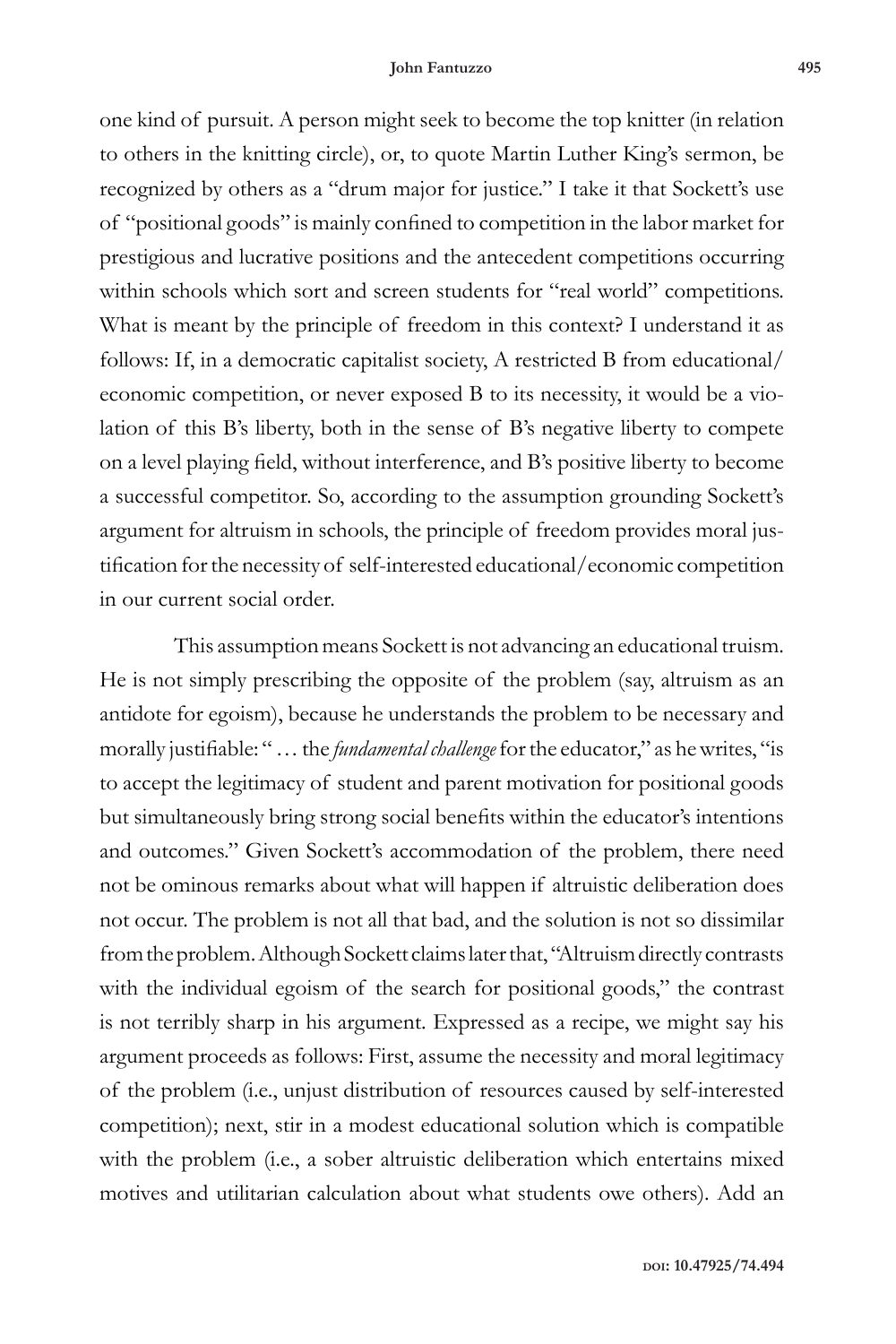appeal to the importance of "community" and "collective ethical beliefs." And blend *thoroughly*.

While this is not an educational truism, I find Sockett's argument unpersuasive for the following reasons. To start, I worry that Sockett's solution, altruistic deliberation in classrooms, is neither a necessary nor sufficient condition for solving the problem which motivates his argument, specifically, the unjust distribution of resources. That goods or educational opportunities are distributed in a way that is "random," "uncertain," and a matter of "luck" is a problem that must be solved at a policy level—and—ultimately, by changing what Rawls called the "basic structure" of a society. Widespread and consistent altruistic deliberations within classrooms may facilitate systemic changes, sure, but alone, they would be insufficient for correcting this problem of distributive justice. Moreover, were these systemic changes to take place, and the injustices of our social order corrected, it is unclear why (on Sockett's own terms) altruistic deliberation would be necessary. If a society's basic structure were just, competitors could seek self-interested advancement and their efforts would yield social benefits despite their intentions. So, I worry that cultivating altruistic motivations in classrooms is neither a sufficient nor necessary condition for correcting the problem of distributive justice which Sockett uses to motivate his argument.

Assuming that Sockett's prescription is more modest and altruistic deliberation merely sets students in the *direction* of needed social change, a second shortcoming of Sockett's argument is that he does not identify the social conditions for effective altruistic deliberation. Altruistic deliberation, in his essay, takes place in a generalized classroom, where generalized students adhere to Anglo-American conversational norms as they assess global and local problems related to "altruistic desert." However, given the historic and present reality of racially segregated schools in the US, and the fact that economic segregation is a rising trend, it is not difficult to envision widespread discussions on "altruistic desert" occurring in a manner that would be systemically harmful.<sup>2</sup> What, in Sockett's argument, is to stop the most advantaged citizens to conclude that they owe nothing to abstract poor people, near and far? Or, less cynically, what is to stop them from incorrectly reasoning from another's perspective? In other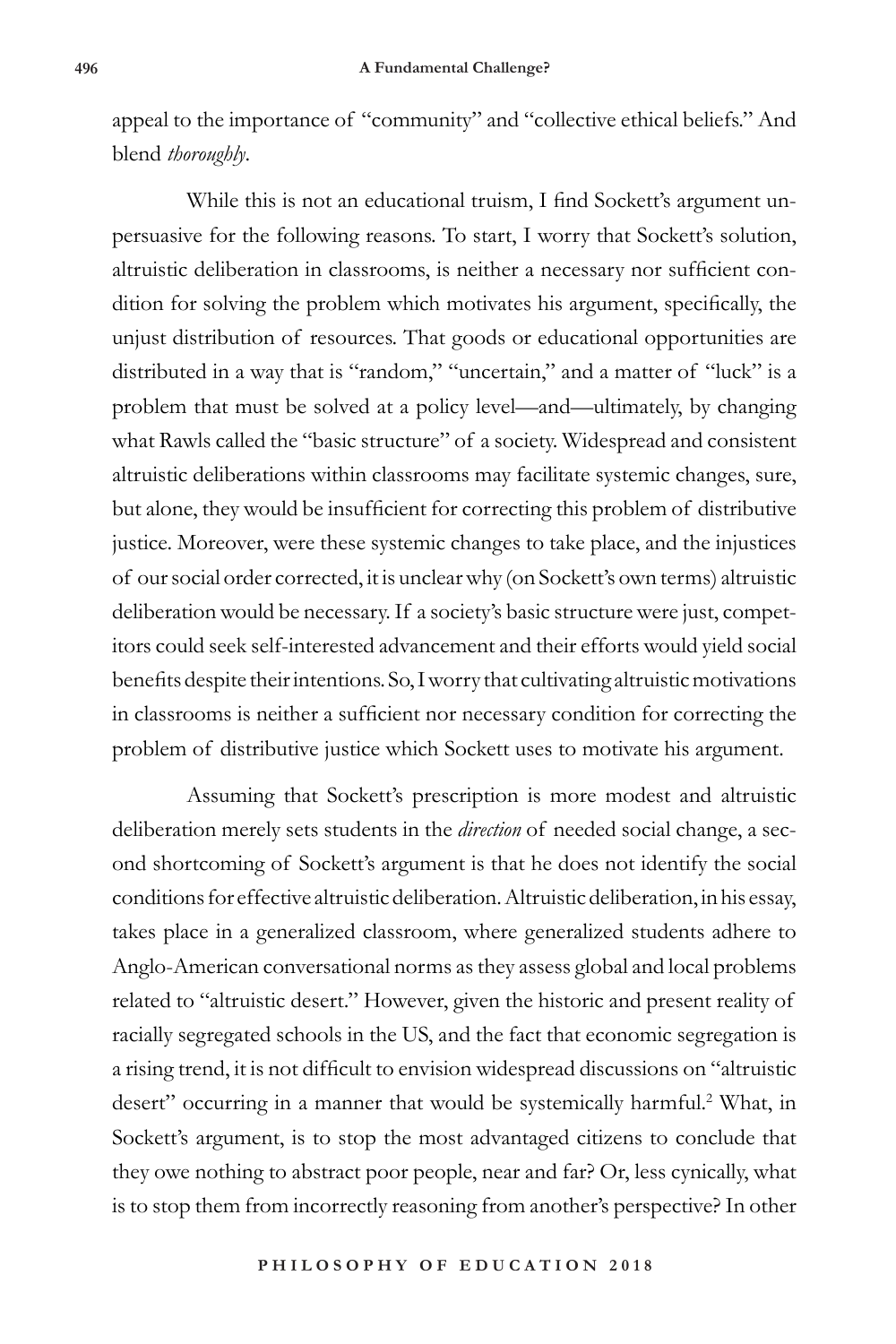words, without attention to the social conditions of effective altruistic deliberation and the value of first-person testimony in integrated public settings (a topic which philosophers like Elizabeth Anderson have considered at length), it's easy to imagine that altruistic deliberations could provide just another opportunity for advantaged students to effectively rationalize away their complicity in passive injustice.

My final concern relates to the assumption that motivates Sockett's fundamental challenge. If we can imagine socially beneficial change occurring according to the most charitable reading of Sockett's argument, can't we also imagine the *freedom* to engage in high-stakes/zero-sum competitions to be an unnecessary and contingent feature of social life? Sockett's essay bids us to consider a prosocial community in schools, but simultaneously warns us against imagining a social order where we lack the freedom to succeed in a manner which disadvantages others. By analogy, this is like beginning an argument on the value of environmental education by assuming that pollution in an industrial society is necessary (which may be true, to some extent) & (the kicker) that it's also morally justifiable. Just as it would be strange to provide children with an environmental education which instils a moral justification for pollution; wouldn't it also be wrongheaded to teach the value of altruism and/or deliberative democracy in a way which, explicitly or implicitly, inculcates a moral justification for using one's talents in a manner which, by necessity, sorely disadvantages others?

Following the recent work of Akeel Bilgrami, I'm inclined to see this moral justification for disadvantaging others as deeply mixed up, and, more dramatically, as a recipe for legitimizing alienation in social life.<sup>3</sup> The efforts of students and parents who rabidly quest after positional goods are not morally legitimate, nor especially is the educational market which thrives by exploiting parents' fears about their children falling behind.<sup>4</sup> Why? Because such actions perpetuate and reproduce alienation in social life and turn schools and universities into antisocial environments. Like a corporation's disregard for pollution, rabid efforts to get ahead of others in educational and economic races work powerfully to abet and intensify the malaise affecting social life (visible in both ghettos and gated communities, failing schools and Ivy League dorms). Rather